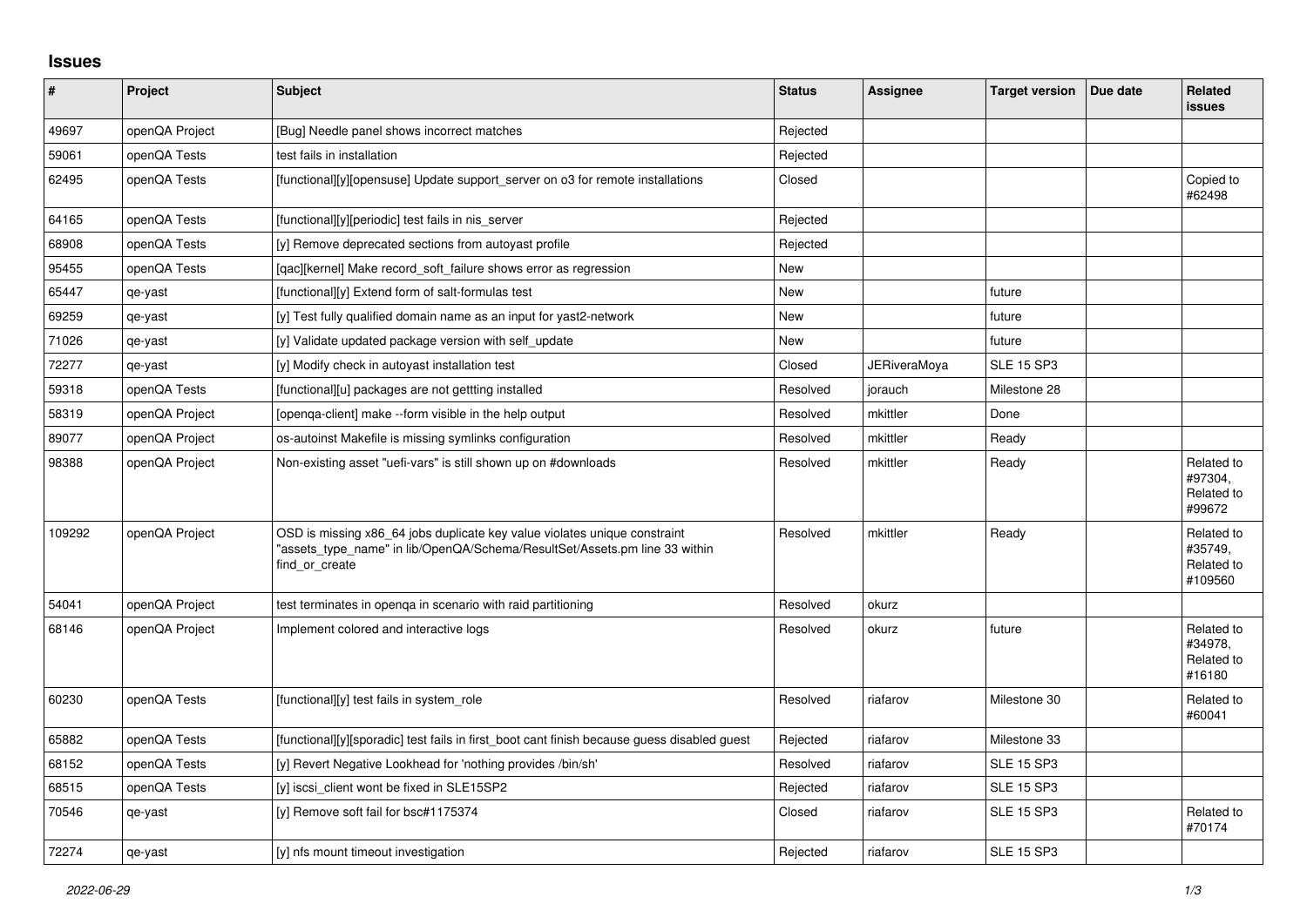| $\vert$ # | Project            | <b>Subject</b>                                                                                           | <b>Status</b> | Assignee     | <b>Target version</b> | Due date   | Related<br>issues     |
|-----------|--------------------|----------------------------------------------------------------------------------------------------------|---------------|--------------|-----------------------|------------|-----------------------|
| 55949     | openQA Tests       | [functional][y] yaml schedulers are not found                                                            | Resolved      | riafarov     |                       |            |                       |
| 55964     | openQA Tests       | [functional][y] test fails in scc_registration because of missing step                                   | Rejected      | riafarov     |                       |            |                       |
| 59012     | openQA Tests       | [functional][y] test fails in yast sysconfig                                                             | Resolved      | riafarov     |                       |            |                       |
| 59309     | openQA Tests       | [Functional][y]test fails in verify ext4                                                                 | Rejected      | riafarov     |                       |            |                       |
| 59312     | openQA Tests       | [functional][y] could not resolv repos urls                                                              | Rejected      | riafarov     |                       |            |                       |
| 61100     | openQA Tests       | [functional][y] test fails in scc registration                                                           | Resolved      | riafarov     |                       |            |                       |
| 65858     | openQA Tests       | [functional] ppc64le iso is not bootable                                                                 | Rejected      | riafarov     |                       |            |                       |
| 68579     | qe-yast            | [y] gitlab-ci needs another stage for verify file existence                                              | Rejected      | riafarov     | future                |            |                       |
| 71896     | openQA Tests       | [y] Expert partitioning framework refactoring                                                            | Rejected      | riafarov     | future                |            |                       |
| 98577     | openQA Project     | Unknown ARRAY (variables matching HDD 1 or ISO in job settings                                           | Resolved      | tinita       | Ready                 |            |                       |
| 112442    | openQA auto review | auto_review:"'systemctl --no-pager start slurmctld' failed":force_result:softfailed                      | Resolved      | ybonatakis   |                       |            |                       |
| 64328     | openQA Tests       | [functional][y] fix hostname_inst from btrfs_libstorage-ng                                               | Rejected      | ybonatakis   |                       |            |                       |
| 66427     | openQA Project     | openga-cli cant trigger single job                                                                       | Rejected      | ybonatakis   |                       |            |                       |
| 91941     | openQA Tests       | [qac] test fails in docker_runc                                                                          | Resolved      | ybonatakis   |                       |            |                       |
| 108581    | openQA Tests       | False softfails in scc registration                                                                      | Resolved      | ybonatakis   |                       |            |                       |
| 91878     | openQA Project     | Improve git log entries in failed test investigation                                                     | Resolved      | ybonatakis   | future                |            | Related to<br>#92731  |
| 107395    | openQA Tests       | [HPC] zypper returns error code 107 in slurm_master                                                      | Resolved      | ybonatakis   | QE Kernel<br>Current  |            |                       |
| 55151     | openQA Project     | [functional][y] provide message explaining the failure in script run                                     | Resolved      | ybonatakis   |                       | 2019-10-08 |                       |
| 57743     | openQA Tests       | [functional][y][timeboxed:8h] test tries to reboot when poweroff is given in shutdown                    | Resolved      | oorlov       | Milestone 29          | 2019-10-22 | Related to<br>#58127  |
| 57749     | openQA Tests       | [functional][y] apply solution for yast2_snapper_ncurses as it does for Tumbleweed                       | Rejected      | riafarov     | Milestone 30+         | 2019-11-19 | Related to<br>#56255  |
| 59939     | openQA Tests       | [functional][y] first entry in product selection list is not highlighted on s390                         | Resolved      | oorlov       | Milestone 30+         | 2019-12-03 |                       |
| 59411     | openQA Tests       | [functional][y] betawarning appears for every selected product onSLE 15 sp2 "full"<br>installer          | Rejected      | riafarov     | Milestone 29          | 2019-12-03 |                       |
| 61931     | openQA Tests       | [functiona][y] autoinst.xml is missing registration block in autoyast reinstall                          | Resolved      | JERiveraMoya | Milestone 30          | 2020-01-28 |                       |
| 62096     | openQA Tests       | [functional][y][opensuse][timeboxed:16h] remote intallation doesnt communicate correctly<br>after reboot | Resolved      | ybonatakis   | Milestone 31          | 2020-01-28 |                       |
| 62498     | openQA Tests       | [functional][y][opensuse] Update support_server on o3 for remote installations                           | Resolved      | JERiveraMoya | Milestone 32          | 2020-02-11 | Copied from<br>#62495 |
| 62690     | openQA Tests       | [functional][y][timeboxed:8h] finish btn is disabled in Installation Completed                           | Resolved      | mloviska     | Milestone 32          | 2020-02-25 |                       |
| 65891     | openQA Tests       | [functional][y] fix first_boot on ipmi                                                                   | Resolved      | oorlov       | <b>SLE 15 SP2</b>     | 2020-05-19 |                       |